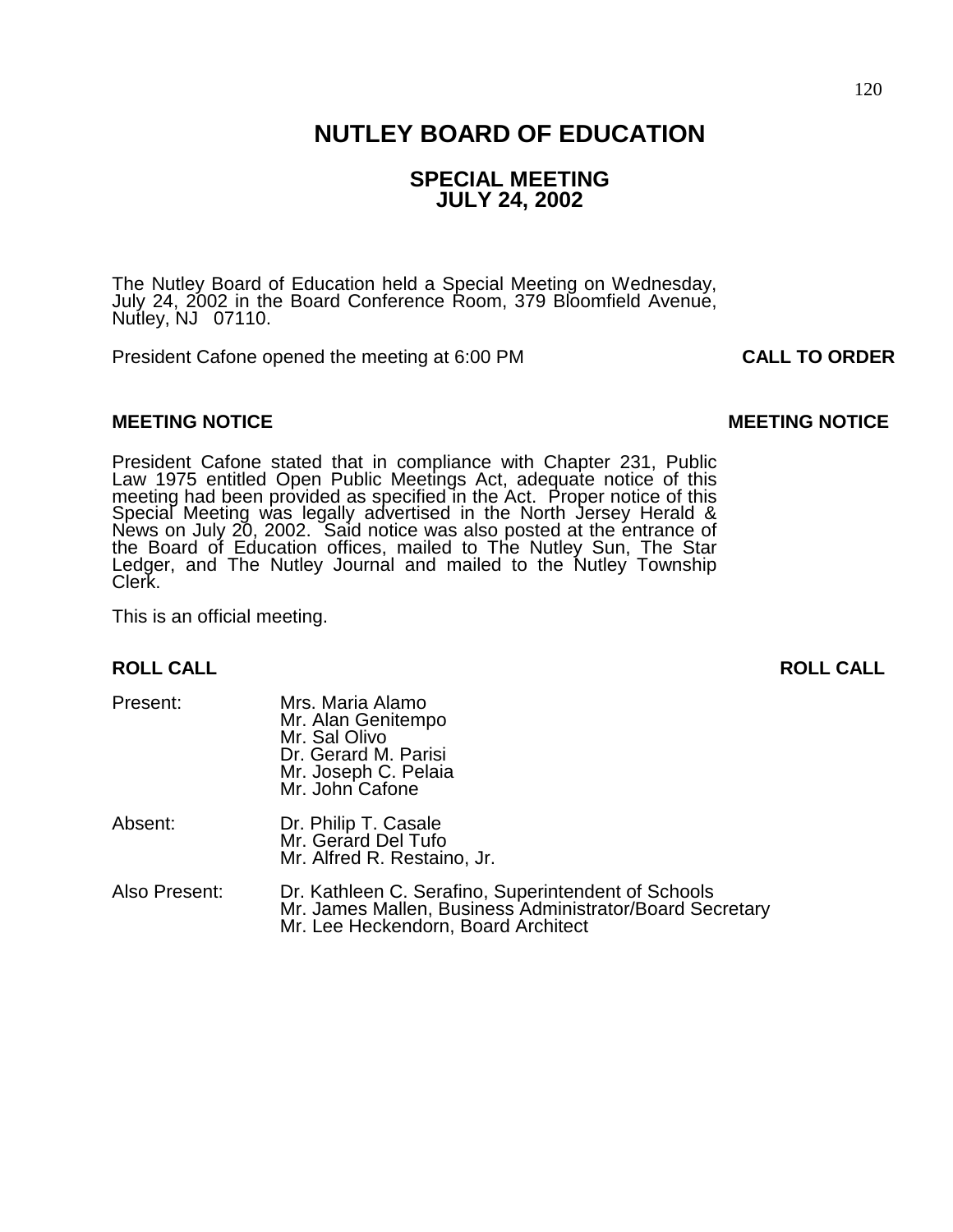### **AUTHORIZATION TO GIVE NOTIFICATION FOR SPECIAL SCHOOL SPECIAL SCHOOL ELECTION ELECTION**

Trustee Genitempo moved and Trustee Pelaia seconded the following resolution:

BE IT RESOLVED that the Board of Education authorizes the Secretary to notify the Essex County Clerk, the Essex County Board of Elections and the Nutley Township clerk of its intention to hold a Special Election on December 10, 2002, provided the Board has received the necessary approvals from the New Jersey Department of Education.

The resolution was unanimously approved by roll call vote.

#### Trustee Casale entered 6:08 PM

#### **MOTION TO ADJOURN TO EXECUTIVE SESSION EXECUTIVE SESSION**

At 6:10 PM Trustee Genitempo read the following resolution:

WHEREAS, the Board of Education will be discussing matters exempt from public discussion pursuant to N.J.S.A. 10:4-12,

NOW, THEREFORE, BE IT RESOLVED, That the Board of Education recess to closed executive session at this time in the conference room to discuss contract negotiations with public information consultants, and

BE IT FURTHER RESOLVED, That the results of the discussions will be made public by inclusion on the agenda of a subsequent meeting of the Board of Education or when the reasons for discussing such matters in closed session no longer exist.

The motion was moved by Trustee Genitempo, seconded by Trustee Pelaia and unanimously approved by voice vote.

Tustee Del Tufo entered 6:15 PM

#### **RECONVENE OPEN SESSION RECONVENE**

At 7:15 PM the meeting was reconvened.

#### **APPOINTMENT OF PUBLIC INFORMATION INFORMATION CONSULTANT CONSULTANT**

Trustee Alamo moved and Trustee Genitempo seconded the following resolution:

WHEREAS, the Nutley Board of Education has been

# **AUTHORIZATION**

## **OPEN SESSION**

**APPOINT PUBLIC**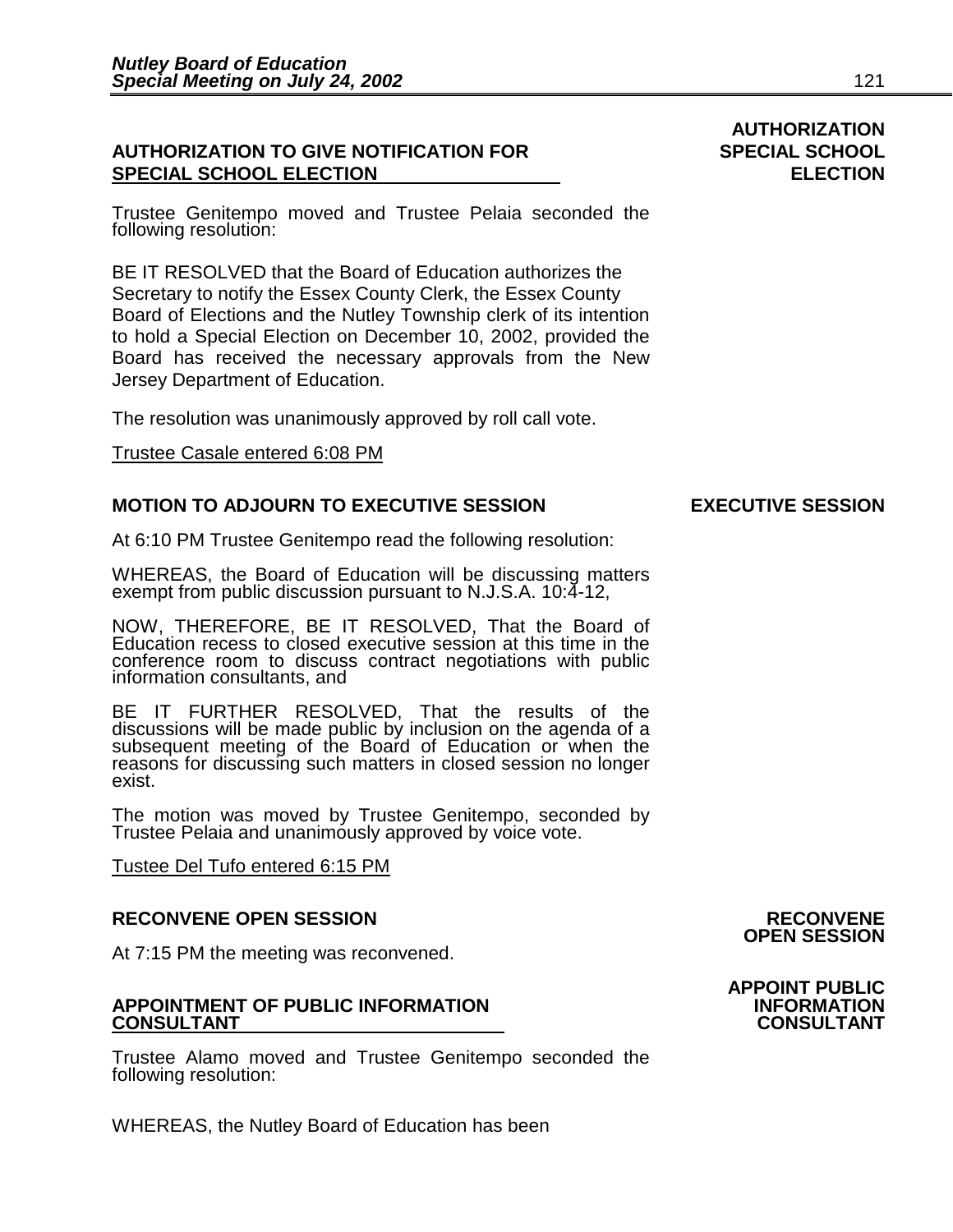#### *Nutley Board of Education*  **Special Meeting on July 24, 2002** 122

investigating plans for school construction and renovation, and

WHEREAS, it is anticipated that said plans will require funds authorized by the voting public at a future referendum, and

WHEREAS, there exists a need for the services of a qualified public information consultant in connection with pre-referendum activities and, the actual referendum, and

WHEREAS, the firm of Patricia Morris Associates, Inc., of Clark, NJ is well qualified and fully capable of providing these services, and

WHEREAS, Patricia Morris Associates, Inc., has submitted a proposal for public information consulting services acceptable to the Board,

NOW, THEREFORE BE IT RESOLVED, by the Board of Education of the Township of Nutley that the firm of Patricia Morris Associates, Inc. of Clark, NJ is hereby appointed as public information consultants for the Nutley School District pursuant to the terms of their proposal, and

BE IT FURTHER RESOLVED, that this contract is awarded without competitive bidding as a professional service under the provisions of the Public School Contracts Law.

President Cafone entertained thoughts and comments from the trustees. For approximately one half hour the trustees intensely discussed the positives and negatives regarding the use of Patrica Morris Associates as a public information communications consultant for the bond referendum. During this time, every trustee present had the opportunity to thoroughly express his/her feelings and opinions in this matter.

The resolution was approved by a roll call vote as follows: Ayes 6, Noes 2 with Trustee Casale and Trustee Pelaia voting no.

President Cafone next introduced Board Architect, Lee Heckendorn and asked him to summarize the possible changes to the original bond referendum. These changes were the result of the Facilities Committee meetings held in July 2002. Mr. Heckendorn gave a detailed explanation of the changes proposed by the Board's Facilities Committee.

The trustees and administration then spent approximately one half hour discussing the many components of the revised referendum. Questions and concerns were extensively discussed.

#### **ADJOURNMENT ADJOURN**